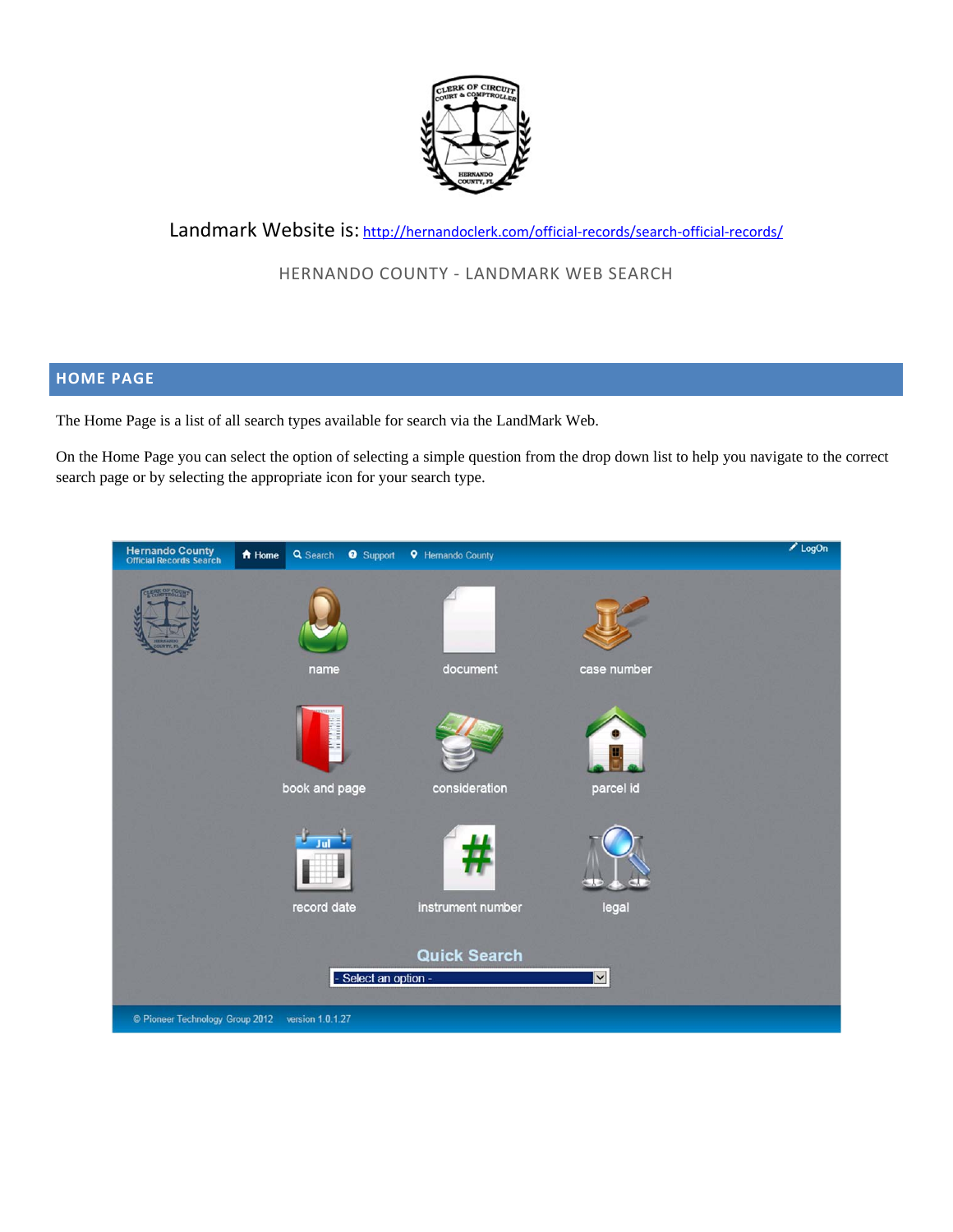# NAME SEARCH

- 1. Click **Name Search** icon
- *2. Accept the Disclaimer*
- *3.* Select the Party Type from the drop down
- 4. Enter Last Name, followed by First Name like "Spark Shelton"
- 5. Select the Document Type you would like to search
- 6. Select the Document Category from the drop down
- 7. Select / Enter the Begin Date
- 8. Select / Enter the End Date OR
- 9. Search the last 7, 30 or 90 days from the dropdown
- 10. Show first 100, 500, 1000 or 2000 records from the dropdown
- 11. Click Submit

**Result:** Your search results will show at the bottom of your page.

#### FOR MORE SEARCH TYPES

1. Select from the menu

Name Document Type Book/Page Consideration Case Number Instrument Number Parcel ID Record Date Legal Quick Search

## DOCUMENT TYPE SEARCH

- 1. Click **Document** from the menu
- 2. Select the Document Type you would like to search
- 3. Select the Document Category from the dropdown
- 4. Select / Enter the Begin Date
- 5. Select / Enter the End Date OR
- 6. Search the last 7, 30 or 90 days from the dropdown
- 7. Show first 100, 500, 1000 or 2000 records from the dropdown
- 8. Click Submit

**Result:** Your search results will show at the bottom of your page.

# BOOK/PAGE SEARCH

- 1. Click **Book/Page** from the menu
- 2. Select the Book Type from the dropdown list
- 3. Enter the Book Number
- 4. Enter the Page Number
- 5. Show first 100, 500, 1000 or 2000 records from the dropdown
- 6. Click Submit

**Result:** Your search results will show at the bottom of your page.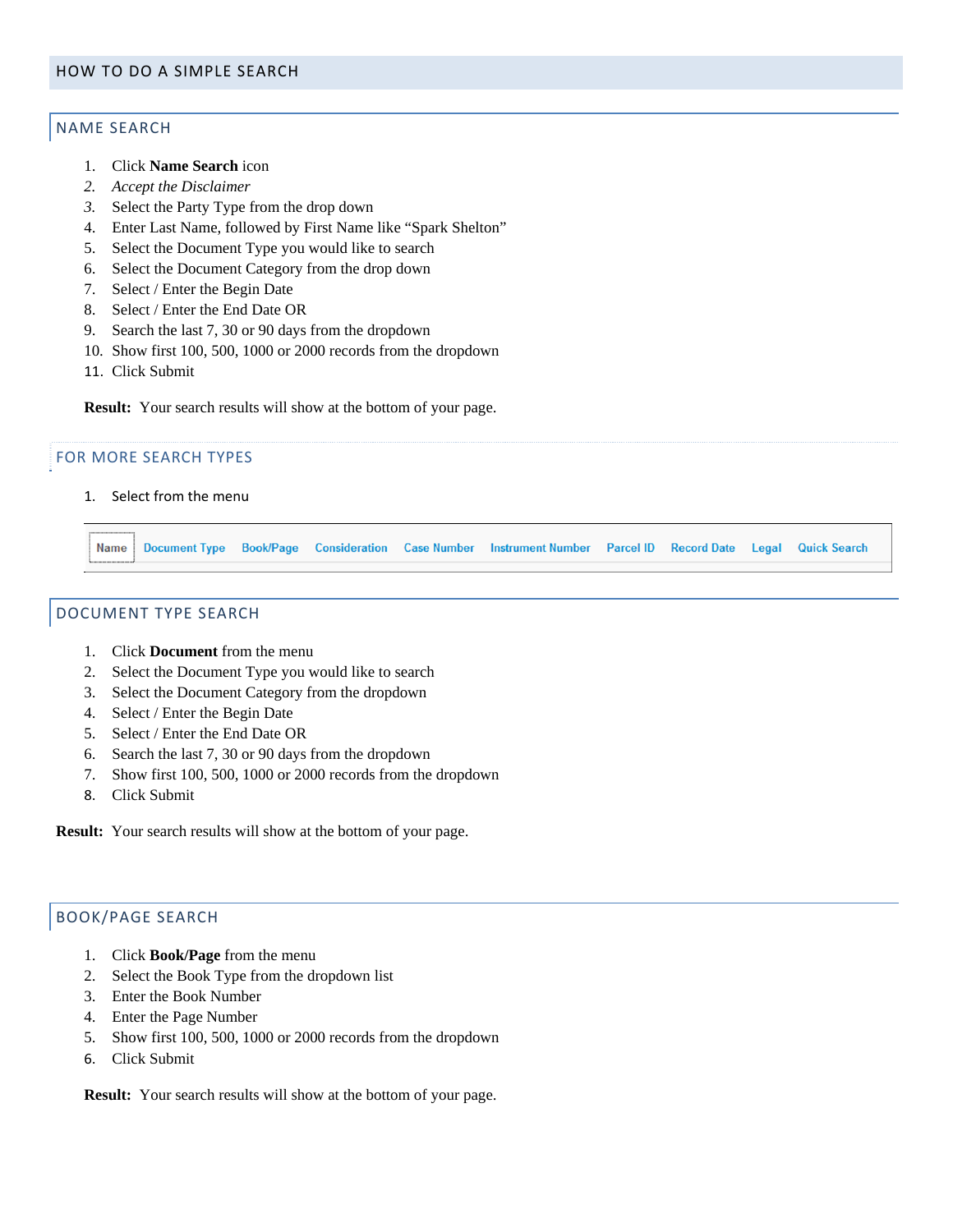# CONSIDERATION SEARCH

- 1. Click **Consideration** from the menu
- 2. Enter the Lower Bound, dollar range (Like 101000)
- 3. Enter the Upper Bound, dollar range (Like 105000)
- 4. Select / Enter the Begin Date
- 5. Select / Enter the End Date OR
- 6. Search the last 7, 30 or 90 days from the dropdown
- 7. Show first 100, 500, 1000 or 2000 records from the dropdown
- 8. Click Submit

**Result:** Your search results will show at the bottom of your page.

# CASE NUMBER SEARCH

- 1. Click **Case Number** from the menu
- 2. Select from the dropdown Starts with, Contain or Equals
- 3. Enter the Case Number
- 4. Select the Document Type from the dropdown list
- 5. Select / Enter the Begin date
- 6. Select / Enter the End Date OR
- 7. Search the last 7, 30 or 90 days from the dropdown
- 8. Show first 100, 500, 1000 or 2000 records from the dropdown
- 9. Click Submit

**Result:** Your search results will show at the bottom of your page.

### INSTRUMENT NUMBER SEARCH

- 1. Click **Instrument** Number from the menu
- 2. Enter the Instrument Number (CFN‐Clerk File Number) as one contiguous number without spaces or hyphens
- 3. Show first 100, 500, 1000 or 2000 records from the dropdown
- 4. Click Submit

**Result:** Your search results will show at the bottom of your page.

# PARCEL ID SEARCH

- 1. Click **Parcel ID** from the menu
- 2. Select from the dropdown Starts with, Contain or Equals
- 3. Enter the Parcel ID Number
- 4. Select the Document Type you would like to search
- 5. Select the Document Category from the dropdown
- 6. Select / Enter the Begin Date
- 7. Select / Enter the End Date OR
- 8. Search the last 7, 30 or 90 days from the dropdown
- 9. Show first 100, 500, 1000 or 2000 records from the dropdown
- 10. Click Submit

**Result:** Your search results will show at the bottom of your page.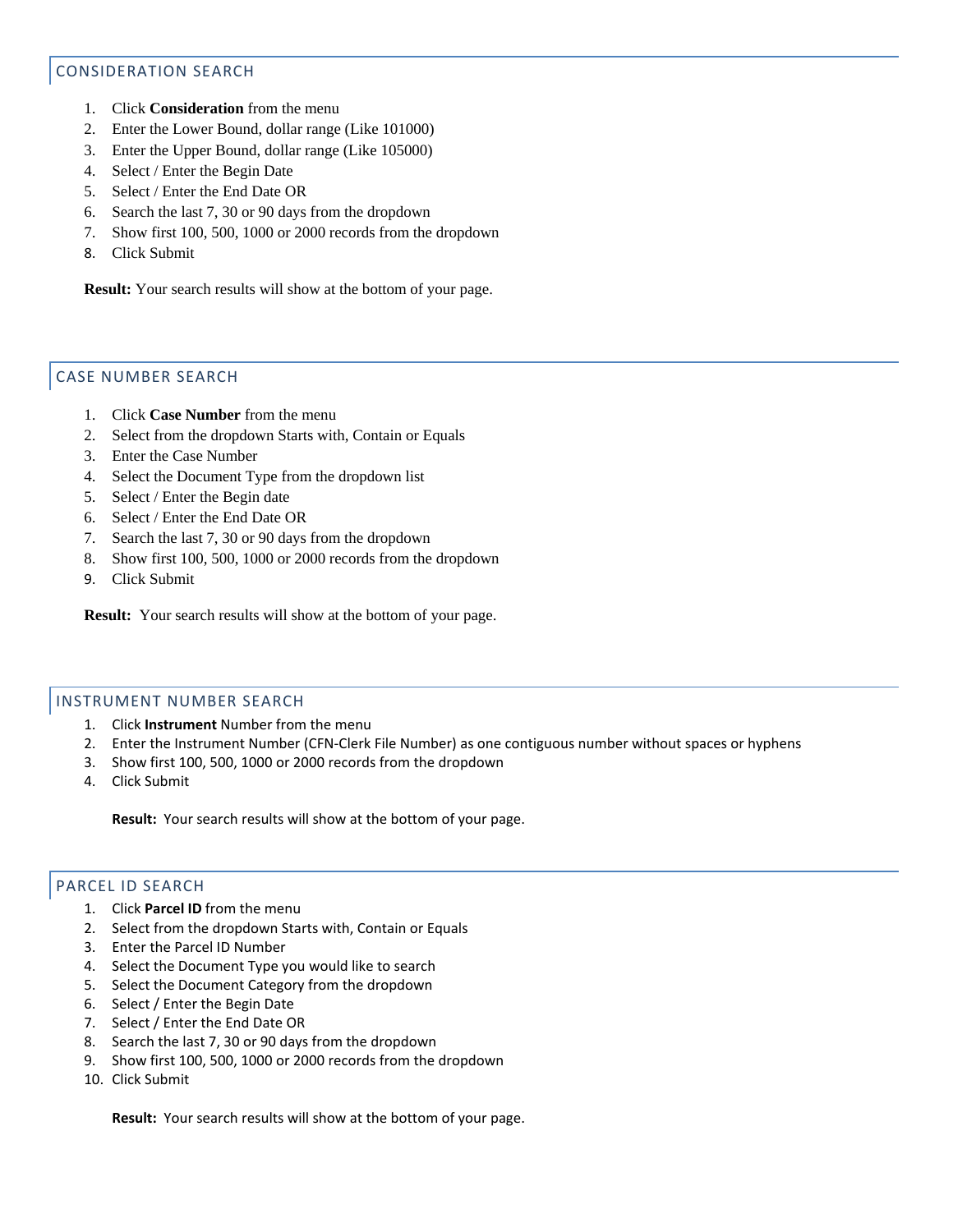## RECORD DATE SEARCH

- 1. Click **Record Date** from the menu
- 2. Select / Enter the Begin Date
- 3. Select / Enter the End Date
- 4. Search the last 7, 30 or 90 days from the dropdown
- 5. Show first 100, 500, 1000 or 2000 records from the dropdown
- 6. Click Submit

**Result:** Your search results will show at the bottom of your page.

# LEGAL SEARCH

- 1. Click **Legal Search** from the menu
- 2. Select from the dropdown Starts with, Contain or Equals
- 3. Enter the legal information
- 4. Select the Document Type you would like to search
- 5. Select the Document Category from the dropdown
- 6. Select / Enter the Begin Date
- 7. Select / Enter the End Date OR
- 8. Search the last 7, 30 or 90 days from the dropdown
- 9. Show first 100, 500, 1000 or 2000 records from the dropdown
- 10. Click Submit

**Result:** Your search results will show at the bottom of your page.

# QUICK SEARCH

- 1. Click **Quick Search** from the menu
- 2. Enter Last Name, followed by First Name like "Sparks Shelton"
- 3. Select the Document Category from the dropdown
- 4. Select / Enter the Begin Date
- 5. Select / Enter the End Date OR
- 6. Search the last 7, 30 or 90 days from the dropdown
- 7. Show first 100, 500, 1000 or 2000 records from the dropdown
- 8. Click Submit

**Result:** Your search results will show at the bottom of your page.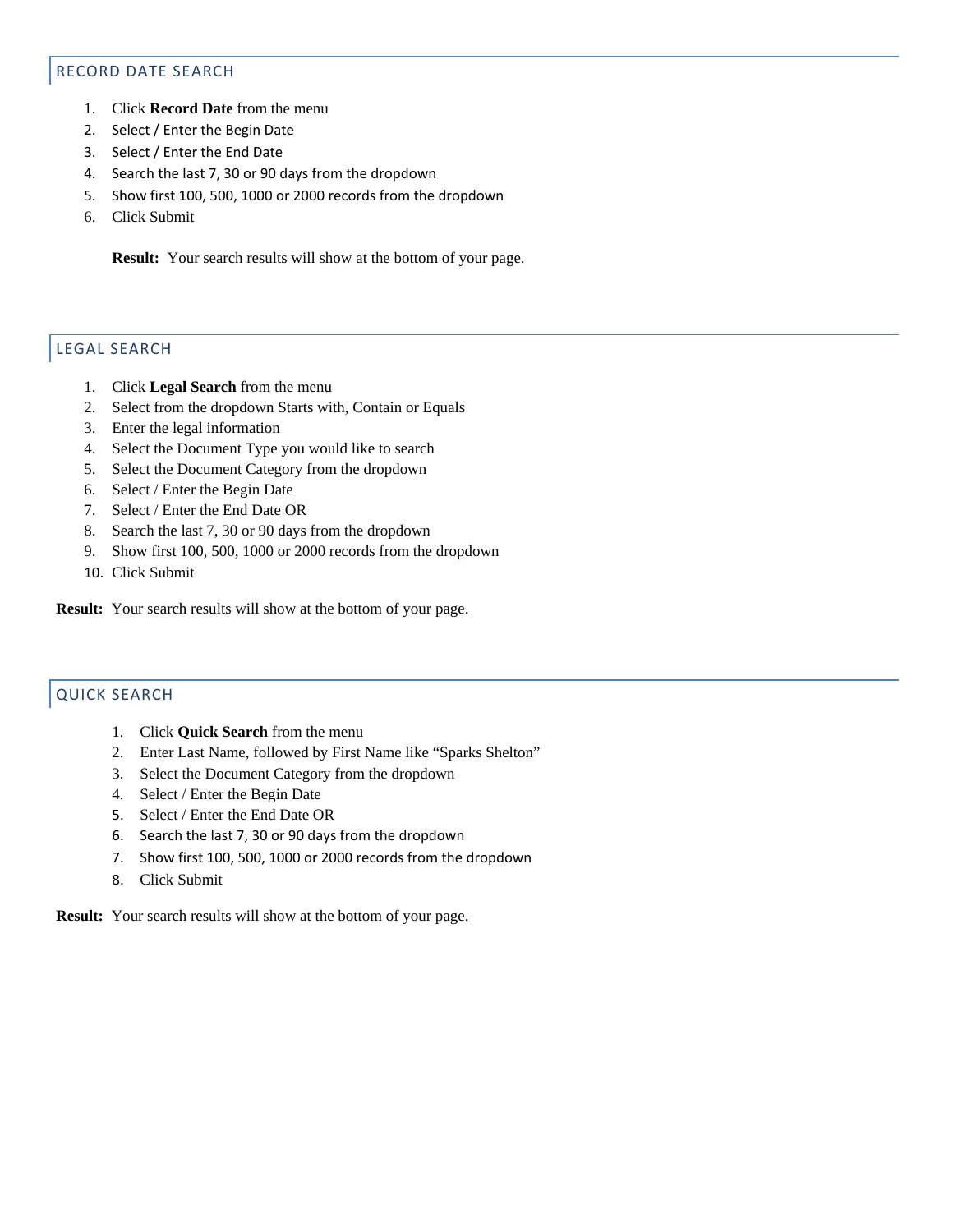#### An example of a search result is shown below:

|           | Show 25 | Showing 1 to 10 of 10 entries                                    | ▼ entries ◆ Apply to All Searches                        |                                      |                          |                                   |                               |                                   |             |                                      |                      |
|-----------|---------|------------------------------------------------------------------|----------------------------------------------------------|--------------------------------------|--------------------------|-----------------------------------|-------------------------------|-----------------------------------|-------------|--------------------------------------|----------------------|
| $\bullet$ | 這       | $\leftarrow$ Previous 1 Next $\rightarrow$<br><b>Search Name</b> | <b>Direct Name</b><br>$\sim$<br>$\sim$                   | <b>Reverse Name</b><br>∧             | Record<br>Date<br>$\sim$ | Doc<br>Type<br>$\rightsquigarrow$ | <b>Book</b><br>Type<br>$\sim$ | <b>Book</b><br>$\rightsquigarrow$ | Page<br>∣∧∨ | Legal                                | Instrument<br>$\sim$ |
|           | ÷.      | FIELDS, MICHAEL W                                                | FIELDS DONNA J<br>FIELDS.MICHAEL W                       | NARENKIVICIUS, BARBARA MARIE         | 1991/07/10               | D                                 | OR.                           | 902                               | 1129        | OCEANAIRE HEIGHTS UNIT 3 LOT 8 BLK J | 697988               |
| ◉         | ÷       | FIELDS.MICHAEL                                                   | SHELBY HOMES AT OSLO INC                                 | FIELDS.MICHAEL                       | 2008/10/06               | $\mathbb{D}$                      | 0R                            | 2296                              | 431         | BRADFORD PLACE LOT 3                 | 1951181              |
|           | ÷       | FIELDS, MICHAEL                                                  | WELLS FARGO BANK NA                                      | FIELDS, MICHAEL                      | 2009/07/24               | CP                                | OR                            | 2356                              | 966         |                                      | 2007218              |
|           | ÷.      | FIELDS, MICHAEL                                                  | INDIAN RIVER COUNTY<br>UTILITIES DEPT INDIAN RIVER<br>CO | FIELDS.MICHAEL                       | 2010/04/28               | LN                                | 0R                            | 2415                              | 1996        | BRADFORD PLACE LOT 3                 | 2062230              |
| $\bullet$ | ٠       | FIELDS, MICHAEL                                                  | BRADFORD PLACE ASSN INC                                  | FIELDS, MICHAEL                      | 2010/06/11               | LN.                               | OR                            | 2425                              | 1152        | <b>BRADFORD PLACE LOT 3</b>          | 2071503              |
|           |         | FIELDS, MICHAEL                                                  | WELLS FARGO BANK NA                                      | FIELDS, MICHAEL                      | 2011/03/22               | CP.                               | OR.                           | 2485                              | 1780        |                                      | 2127384              |
|           | ÷       | FIELDS, MICHAEL W                                                | HALL, NANNIE LOU<br>HALL, WILLIE T                       | FIELDS, DONNA J<br>FIELDS, MICHAEL W | 1986/09/30               | $\mathsf{D}%$                     | OR                            | 747                               | 2829        | LOT 8 BLK J OCEANAIRE HEIGHTS UNIT 3 | 474997               |
|           | ÷.      | FIELDS, MICHAEL W                                                | BOARD COUNTY<br><b>COMMISSIONERS IRC</b>                 | FIELDS, DONNA J<br>FIELDS, MICHAEL W | 1990/10/12               | <b>AGR</b>                        | OR                            | 877                               | 2188        | LOT 8 BLK J OCEANAIRE HEIGHTS UNIT 3 | 664750               |

## RESULTS

- 1. Results will appear at the bottom of your search criteria page
- 2. The header will be your search criteria your name, doc type, begin date and end date
- 3. Showing the number of results found for this search type e.g. Showing 1 to 10 of 10 entries
- 4. Show more than 25 results per page
- 5. Click on Previous or Next to turn pages on search screen results
- 6. Print search result, Export search result to an Excel Spreadsheet or Save Search Results
- 7. Toggle arrows are shown as ^v to help toggle your search requirement's, by selecting the up or down arrow it will update your search results in the different fields
- 8. Filters are used to filter your search by Search Name, Search Direct Name, Search Reverse Name, Record Date, Doc Type, Book, Page, Search Legal or Instrument Number. ‐ I.e. type D for Deed to filter on Deed Type Doc

#### FEATURES

#### *PREVIOUSLY VIEWED*

- 1. The 'EYE' is to help identify the previously viewed documents
- 2. An 'EYE' will appear when a search has been seen during the current search

#### *FAVORITES LIST*

- 1. The 'Plus' **+** icon is used to add documents or searches to a favorites list
- 2. By selecting the **+** your selection will move into a **Show Details Section** folder for viewing
- 3. To view documents or search results, click on the blue **Show Details Section** and your favorite list will open
- 4. *Selected Documents* will appear below **My List** in green box at the top of the page
- 5. Select the Document or TAB you would like to open, by clicking X will delete document from TAB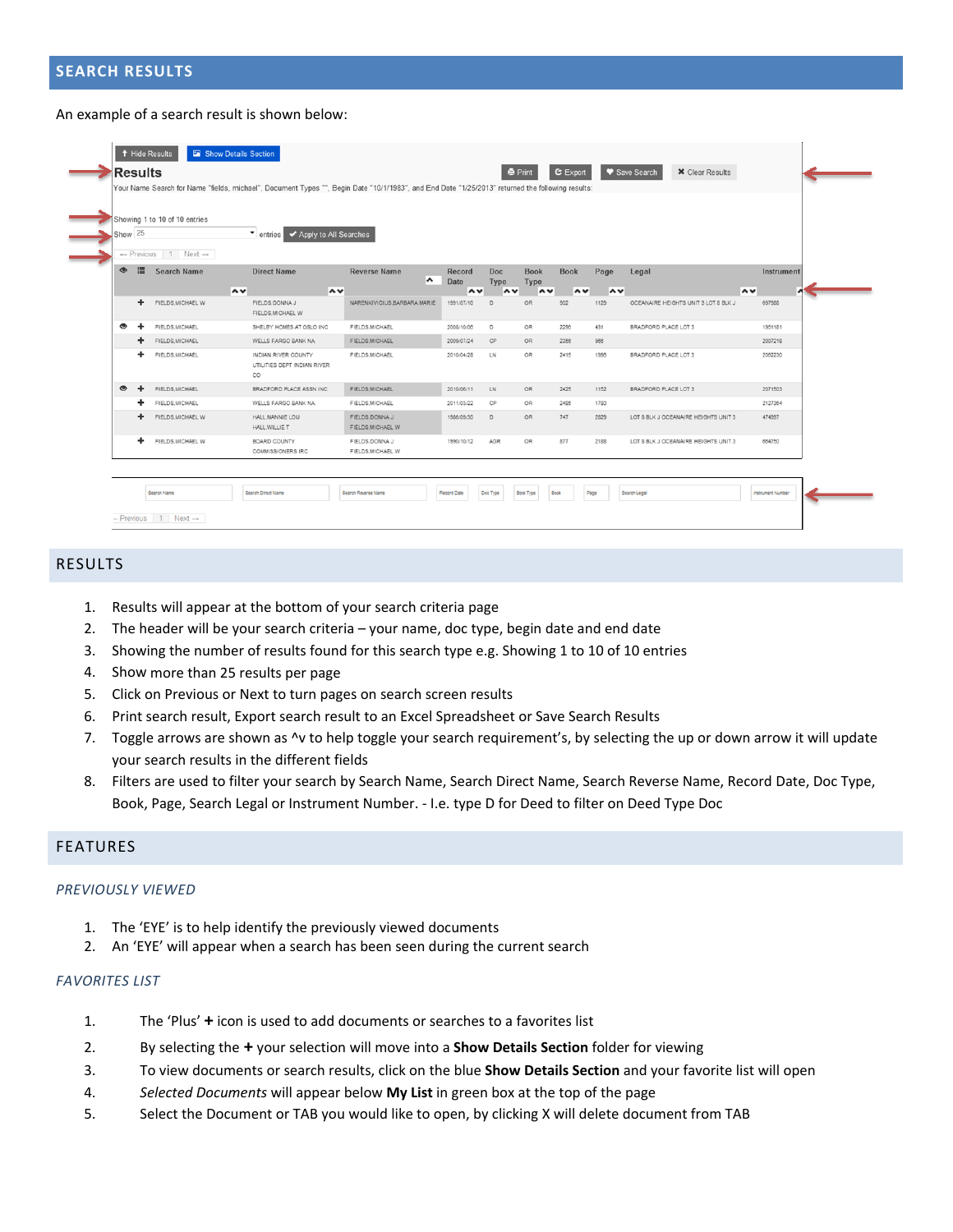## IMAGE SCREEN

Document information is on the left of screen and document is on the right of the screen

#### *DOCUMENT NAVIGATION*

- Document Information will appear on the left of the screen and the document on the right of the screen
- To turn pages click on the arrows **< >** or use the **Go to Page** feature

#### PRINT AND VIEW OPTIONS

- *Print Page* and *Print All* is an option
- You will not need to install any program to view documents; Landmark Web uses its own built in viewer. You will need Adobe to print the image. The image will open in a PDF window for full functionality, such as export, print, zoom etc...
- View document in a *Full Screen* is an option to exit full screen click Full Screen again
- To return to search results click on *Return to Search/Results* in blue box at top of page

### MESSAGES

- 1. In the *Gray Highlighted* section Instrument Number Verification through date
- 2. In the *Gray Highlighted section* Redacted through Date
- 3. In the *Red Highlighted section* ‐ Important Information or notes from Hernando County Clerk's Office or Recording Office
- 4. In the *Blue Highlighted section* Help information for step by step completion of search criteria
- 5. Clear Form This option clears the currently selected search form
- 6. Clear All This option clears all search forms

| <b>Instrument Number Verification</b><br><b>Redacted Through Date</b><br>Redacted through 04/08/2013. | Instrument Number verified through 02/13/2013 (3120130010337). |                                                                                                                                                                                                              |                                                                                                                                                                                                     |          |
|-------------------------------------------------------------------------------------------------------|----------------------------------------------------------------|--------------------------------------------------------------------------------------------------------------------------------------------------------------------------------------------------------------|-----------------------------------------------------------------------------------------------------------------------------------------------------------------------------------------------------|----------|
| <b>Important Information</b>                                                                          |                                                                | Please click on Support in the top portion of this website to make changes or if you need assistance.<br>*If searching Old Marriage Records (Marold) or Plats (PL), begin date may be changed to 07/01/1925. |                                                                                                                                                                                                     |          |
| <b>Document Type</b><br>Name                                                                          | Consideration<br><b>Book/Page</b>                              | <b>Case Number</b>                                                                                                                                                                                           | <b>Quick Search</b><br><b>Instrument Number</b><br><b>Parcel ID</b><br><b>Record Date</b><br>Legal                                                                                                  |          |
| <b>Party Type</b><br>Name <sup>*</sup>                                                                | Both                                                           | $\vee$<br>select                                                                                                                                                                                             | Help - Name Search<br>• Select the Party Type from the drop down<br>· Enter Last Name, followed by First Name like "Spark, Shelton"<br>· Select the Document Type<br>· Select the Document Category | $\infty$ |
| <b>Document Type</b>                                                                                  |                                                                |                                                                                                                                                                                                              | · Select / Enter the Begin Date<br>. Select / Enter the End Date OR<br>· Search the last 7, 30 or 90 days from the dropdown                                                                         |          |
| <b>Document Category</b>                                                                              | All Categories                                                 | $\check{ }$                                                                                                                                                                                                  | · Show first 100, 500, 1000 or 2000 records from the dropdown<br>· Click Submit                                                                                                                     |          |
| <b>Begin Date</b>                                                                                     | 10/1/1983<br>$\frac{1}{15}$                                    | Oldest<br>Yesterday<br>Today                                                                                                                                                                                 |                                                                                                                                                                                                     |          |
| <b>End Date</b>                                                                                       | 4/10/2013<br>$\overline{15}$                                   | Today<br>Yesterday                                                                                                                                                                                           |                                                                                                                                                                                                     |          |
|                                                                                                       | Search the last  Days                                          | $\check{ }$                                                                                                                                                                                                  |                                                                                                                                                                                                     |          |
|                                                                                                       | Show first 100 records                                         | $\checkmark$                                                                                                                                                                                                 |                                                                                                                                                                                                     |          |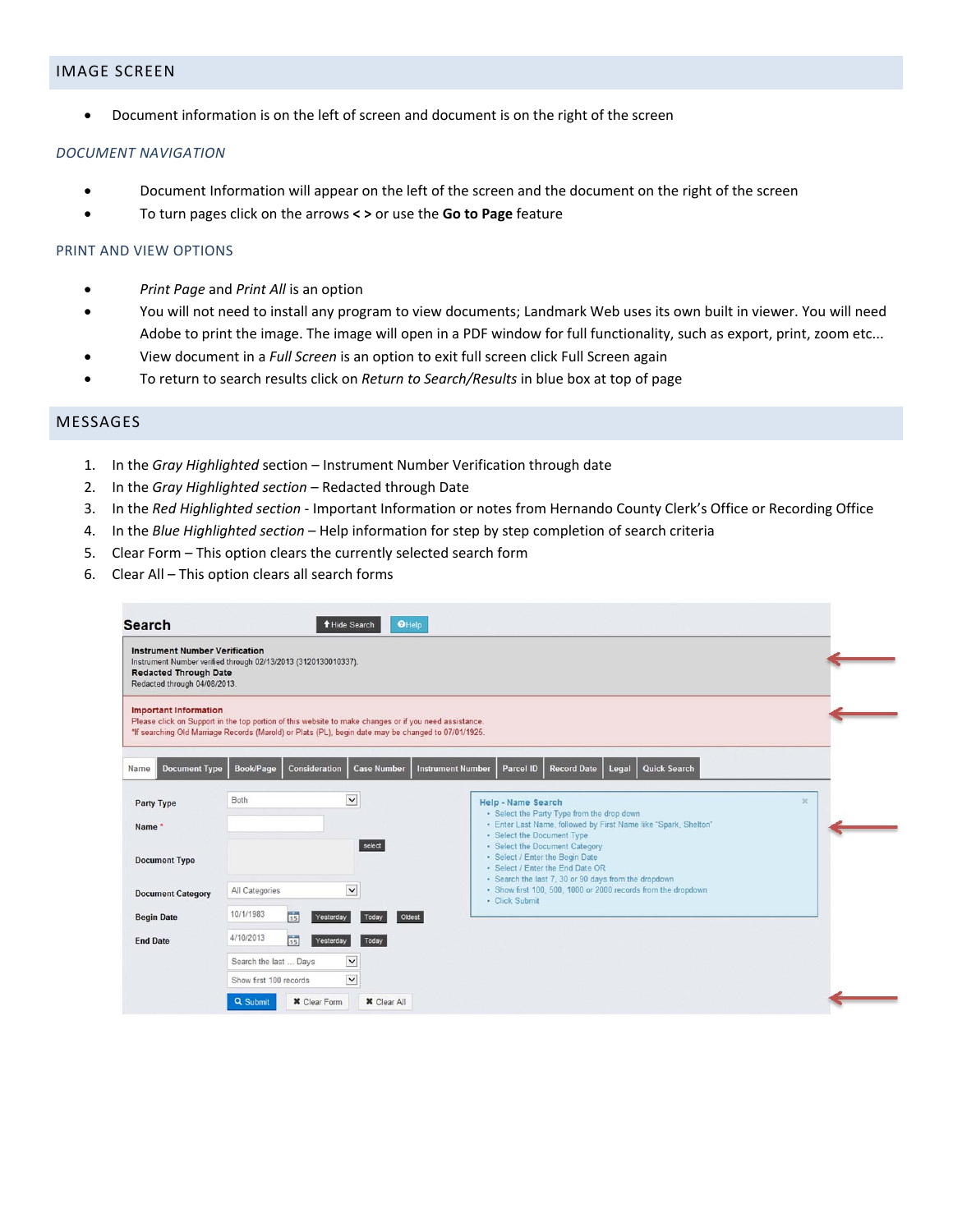# **SUBSCRIBERS**

How do I become a subscriber?

Contact Hernando County, 20 N Main Street, Rm 362, Brooksville, FL 34601 Phone: (352)540‐6768 Email: webmaster@hernandoclerk.com

Enter User Name and Password

| <b>Official Records Search</b>                      | A Home | Q Search | Support <b>Q</b> Hernando County |
|-----------------------------------------------------|--------|----------|----------------------------------|
| Log On<br>Please enter your user name and password. |        |          |                                  |
| <b>Account Information</b><br>User name             |        |          |                                  |
| Password                                            |        |          |                                  |
| Log On                                              |        |          |                                  |
| Email New Password To Email Address On File         |        |          |                                  |

Click on Account Info to view Account Information

| <b>Official Records Search</b>          | fi Home | Q Search              | Support | <b>Q</b> Hernando County <b>Account Info</b> |  |
|-----------------------------------------|---------|-----------------------|---------|----------------------------------------------|--|
| <b>Account Information</b><br>User name |         |                       |         |                                              |  |
| Agent ID                                |         | <b>Agent Name</b>     |         |                                              |  |
| <b>Address</b>                          |         |                       |         |                                              |  |
| Email                                   |         | Fax                   |         |                                              |  |
| WillCall                                |         | <b>Escrow Balance</b> |         |                                              |  |
| <b>Escrow Agent Activity Report</b>     |         |                       |         |                                              |  |

- Click on Agent Activity Report
- Enter From / To Date
- Select to Download or Display PDF File